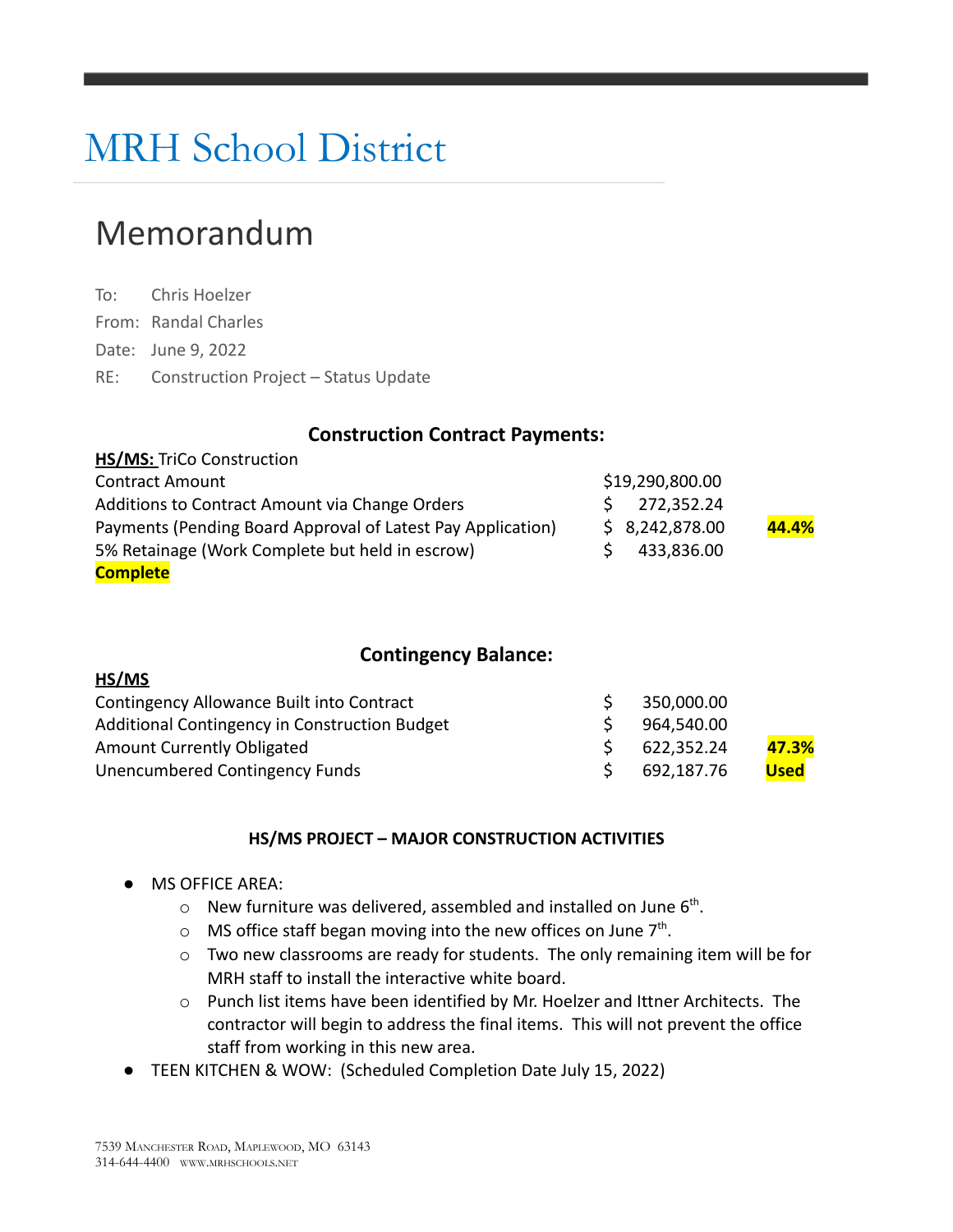- o Block walls are now complete
- $\circ$  The contractor will complete electrical and plumbing rough-ins then, following inspections, will begin closing up the walls and moving toward finish work.
- MS VESTIBULE, COURTYARD STAIRS AND ADA RAMP (Schedule Completion Aug. 1, 2022)
	- o The foundations for the ADA ramp and have been poured.
- CAFETERIA EXPANSION: (Scheduled Completion Date August 18, 2022)
	- $\circ$  The current, anticipated completion date is 15 work days behind schedule. We are exploring opportunities to recoup some of these days. The "Plan B" would be for the existing cafeteria space to be fully renovated and ready for students when school resumes in August and the new addition completed shortly thereafter.
	- o Steel erection is complete and the concrete floor slab has been poured.
	- o Structural framing of the walls has begun.
- LOCKER ROOMS: (Scheduled Completion Date September 2022)
	- o Plumbing rough-in and block walls are complete.
	- $\circ$  The exterior wall has been demolished. This is necessary to connect this space to the new addition (referred to as Building A).
- GYM LOBBY: (Scheduled Completion November 1, 2022
	- $\circ$  A portion of the concrete gym lobby floor will be poured on June 15<sup>th</sup> (weather permitting).
- MEDIA CENTER: (Schedule Completion August 2022)
	- o Demolition has begun
- CONVERT OLD MS OFFICE TO CLASSROOMS: (Scheduled Completion Date July 2022)
	- $\circ$  MS Office staff have vacated the old office and moved into the new office.
	- o Demolition in the old MS Office area will begin immediately.
- TOILET RENOVATIONS: (Scheduled Completion Date August 2022)
	- o The East stack (all floors) of restrooms will be renovated this summer
	- o Demolition has begun.
- MAIN PARKING LOT: (Scheduled Completion Date July 2022)
	- o Work is scheduled to begin immediately.
- Building A (Multi-story addition) (Scheduled Completion August 2023)
	- $\circ$  Excavation began Jun 2<sup>nd</sup>
	- o Challenges encountered over the past several months have delayed the start of work on this area. Therefore, this portion of the project is already 45 days behind schedule. We are working with the General Contractor to identify opportunities to make up these days.
- FUTURE ACTIVITIES (Summer 2023)
	- o Toilet Renovations All Floors West Stack (Scheduled Completion August 2023)
	- o Choir Room (Scheduled Completion August 2023)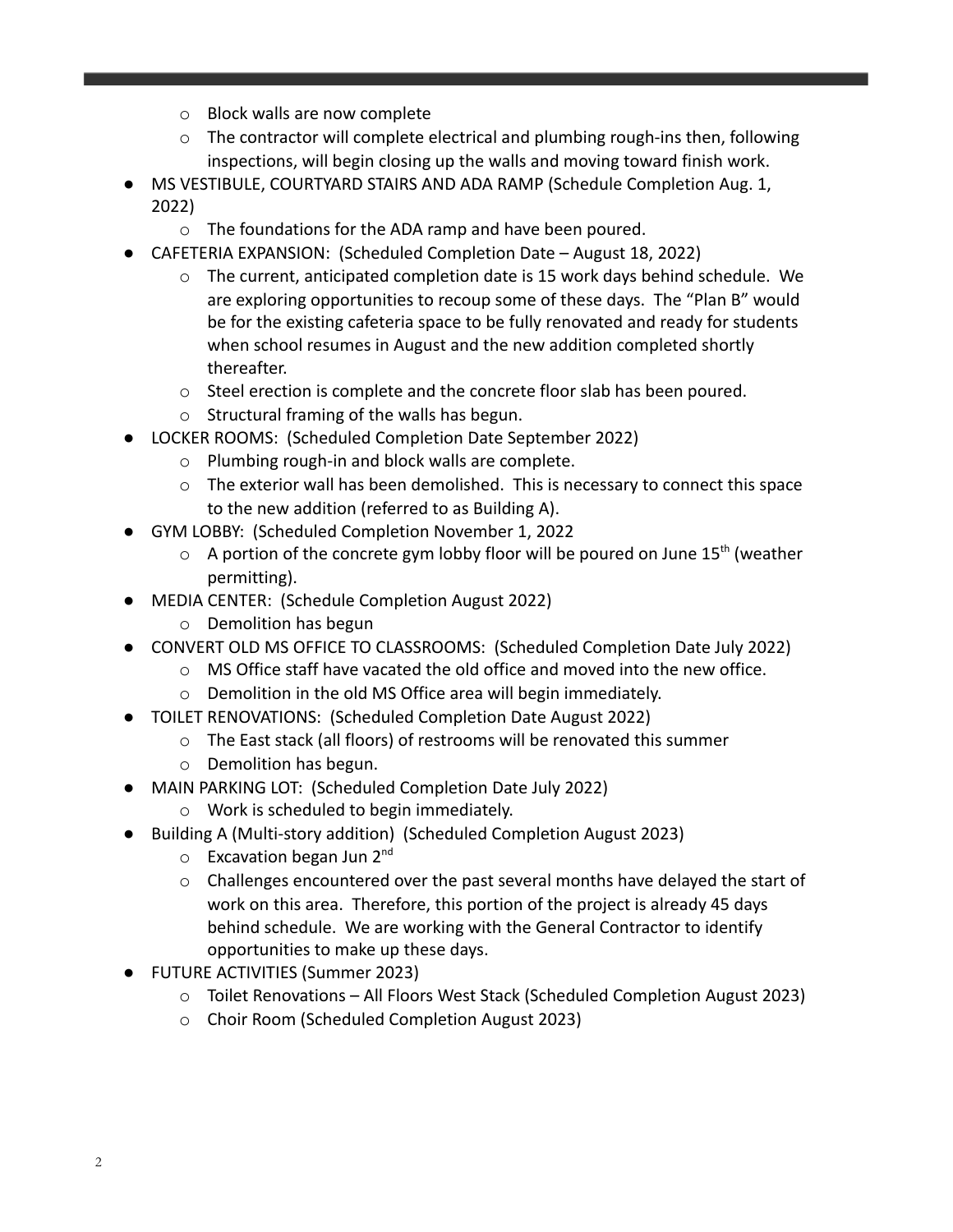#### **PENDING CHANGE ORDERS**

The following items will be presented for Board approval at a future meeting. All proposed changes have been reviewed and approved by Ittner Architects.

- ACME worked overtime to erect steel for Cafeteria addition.
	- $\circ$  Overtime was authorized for steel erection to regain a few days in the schedule. Because this is part of the original scope of work, only the overtime premium must be added. AWA 101R-1
	- $\circ$  \$3,902.75
- Add metal angle to provide additional support for RTU (This change was included in a previous memo.)
	- $\circ$  Penetrations will be cut in the roof above the media center to connect a new roof top unit to the ventilation system. Additional metal angles are being installed to support the weight of the RTU at these penetrations. AWA 100  $\circ$  \$3,067.05
- Add cameras and access controls (This change was included in a previous memo.)
	- o Security cameras and associated wiring were not included in original architectural drawings. This additional cost includes labor, equipment, and necessary changes to door hardware. AWA 90P-3
	- $\circ$  \$79,498.13 (Still under review)
- **Change Order #17:** Add hollow metal door. (This change was included in a previous memo.)
	- o Added a door between classrooms 310 and 310A to allow easy access and co-teaching. AWA 98
	- $\circ$  \$3,302.25
- **Change Order #17:** Relocate Teaching Station in Classrooms 180 and 181 (This change was included in a previous memo.)
	- $\circ$  An existing condition behind an existing wall made it necessary to relocate the teaching stations in these two classrooms. The power and data outlets for the teaching stations were relocated. AWA 99
	- o \$1,878.87
- **Change Order #17:** Changes to East Cafeteria Wall and ADA Ramp (This change was included in a previous memo.)
	- o Due to existing conditions (retaining walls and underground conditions), changes were made to the East Cafeteria wall and to the ADA ramp to the East of the new cafeteria addition. AWA 92
	- $\circ$  \$11,421.74
- **Change Order #17:** Add rock base to construction entrance (This change was included in a previous memo.)
	- o Rock was added to the construction entrance so heavy equipment could continue to access work areas even after heavy rains. AWA 93
	- $\circ$  \$5,317.59
- **Change Order #17:** Add data cables in MS Office 102 and Meeting Room 103 (This change was included in a previous memo.)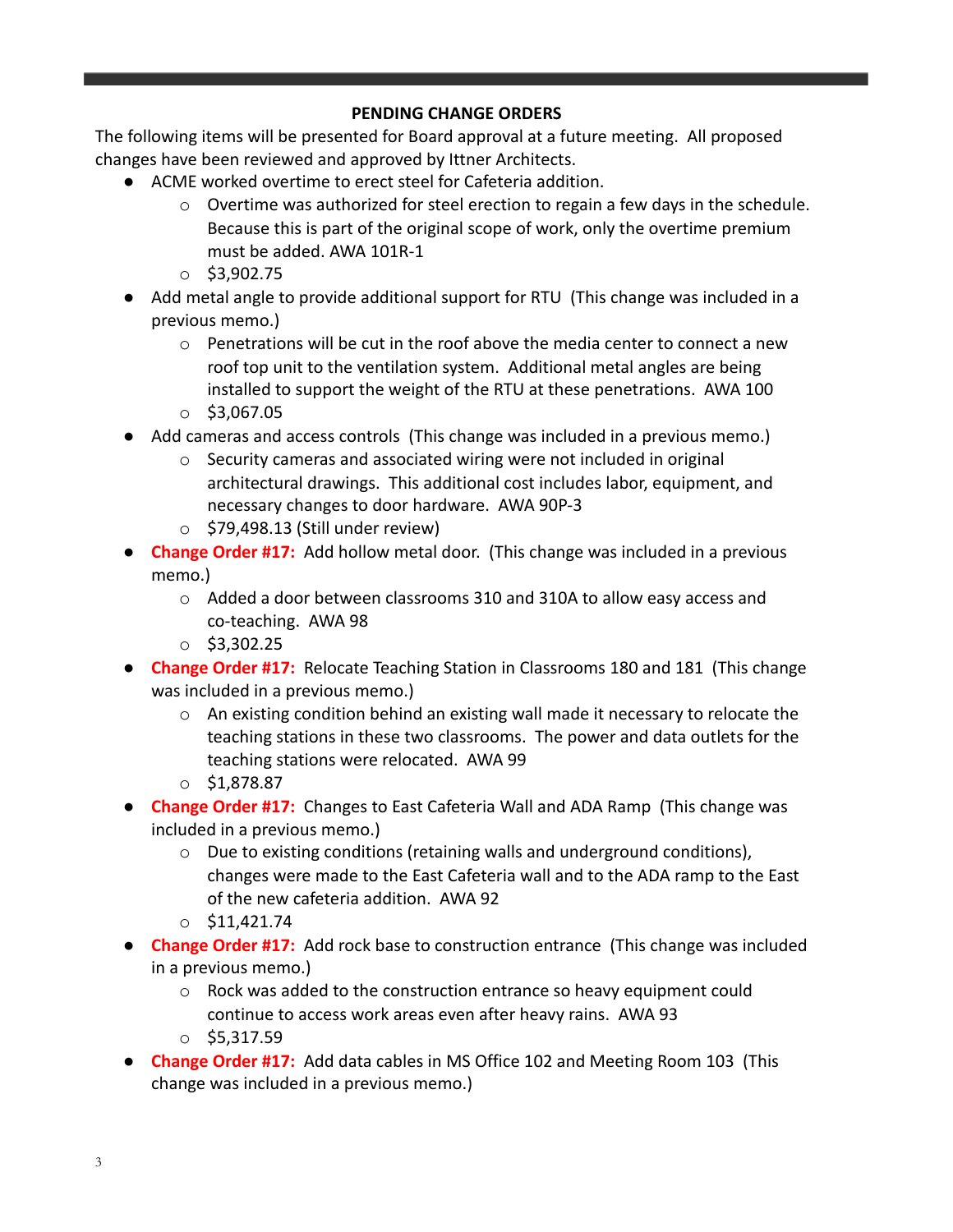- o These cables were not called out in original drawings. AWA 94
- $\circ$  \$1,144.50
- **Change Order #17:** Backfill with rock in the over excavated area. (This change was included in a previous memo.)
	- $\circ$  Due to existing soil conditions, an area outside the electrical room had to be over excavated to provide a safe working excavation for workers who had to work at the bottom. When the work was complete, this over excavated area had to be backfilled with additional rock. AWA 95
	- $\circ$  \$2,540.86
- **Change Order #17:** PowerUp work additional overtime hours (This change was included in a previous memo.)
	- o The Electrical Subcontractor worked additional hours to regain some lost time on the schedule. The cost is for the overtime premium only since this was work identified in the original contract documents. AWA 96
	- $\circ$  \$1,437.00
- **Change Order #17:** Lower ceiling in Rooms 170 and 171 (This change was included in a previous memo.)
	- $\circ$  Due to existing pipes in the ceiling, the new ceiling grid had to be lowered a few inches to allow room for the drop in ceiling light fixtures. AWA 97
	- $\circ$  \$414.77
- **Change Order #17:** Provide two data ports per Wireless Access Point (This change was included in a previous memo.)
	- o Architectural drawings call for two data ports per WAP. The subcontractor included only one port per WAP in their bid. This added cost is for additional materials only. The subcontractor will be responsible for any additional labor costs. AWA 86R-1
	- $\circ$  \$3,141.60
- **Change Order #17:** Remove and dispose of old cabinets in WOW (This change was included in a previous memo.)
	- o Old cabinets in this area will be demolished and disposed of. AWA 88
	- $O$  \$747.60
- **Change Order #17:** Add second power source to cooling tower (This change was included in a previous memo.)
	- o The new cooling tower requires two power sources. Architectural drawings showed only one power source. AWA 89
	- $\circ$  \$9.010.05
- **Change Order #17:** Concrete pump truck required (This change was included in a previous memo.)
	- o Due to poor soil conditions, an area had to be over excavated to eliminate the possibility of cave ins and make the area safe for workers. This over excavation then made it necessary to use a pump truck to get concrete to the forms when foundation walls were poured. AWA 91
	- $\circ$  \$2,271.31